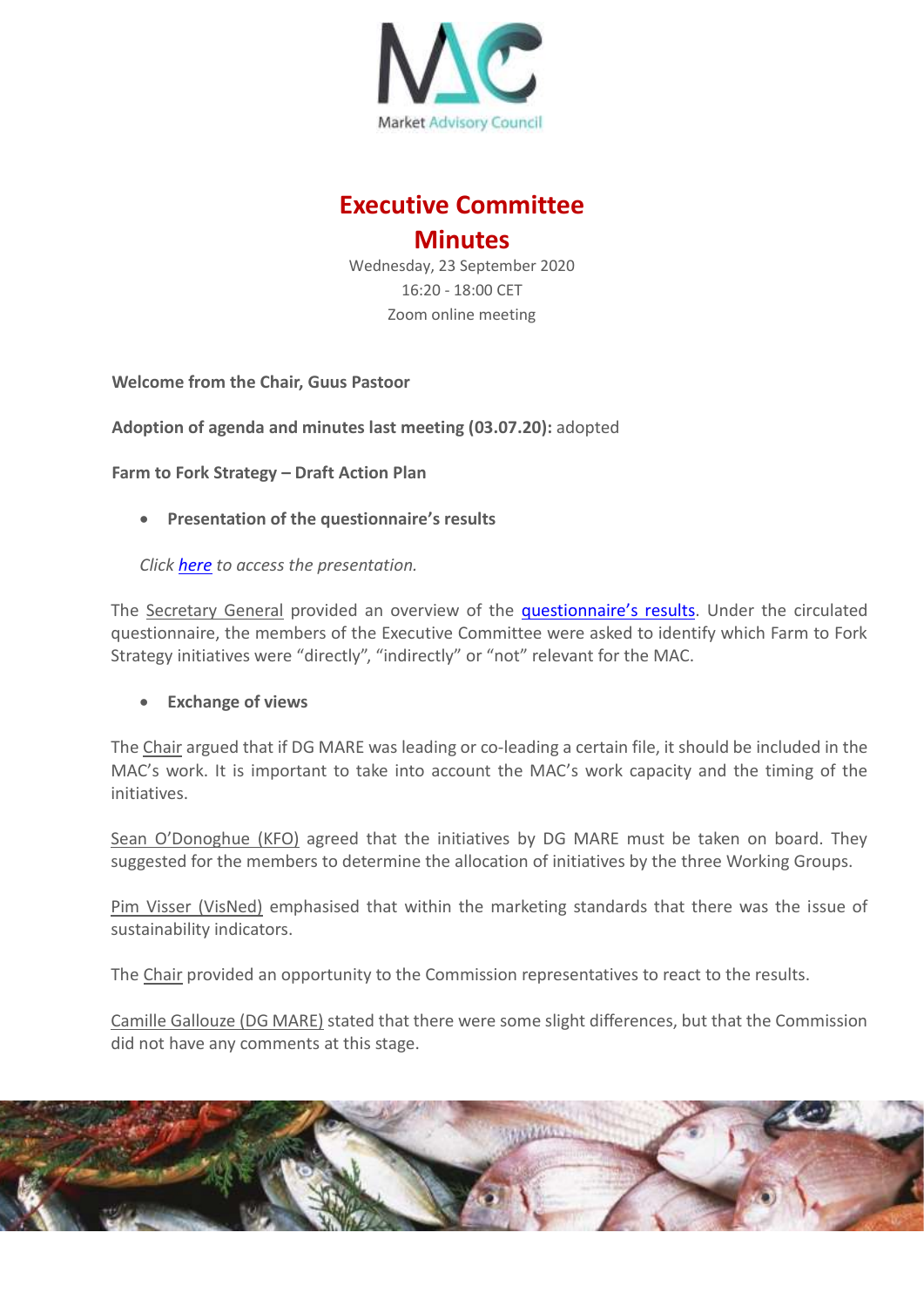

#### **Way forward**

Sean O'Donoghue (KFO) stated that "EU marketing standards" was under Working Group 1. They took into account the comment by VisNed. Working Group 1 will need to consider if the discussion on sustainability should be only on the marketing standards or more generally.

The Chair stated that "support for primary producers position in the food chain" would likely fall under Working Group 1, since it was production.

The Secretary General agreed that Working Group 1 would be the most appropriate.

Sean O'Donoghue (KFO) stated that the file would be under Working Group 1, even though there are some aspects of Working Groups 2 and 3, which might require a more horizontal approach.

Andrew Kuyk (CEP) highlighted that Working Group 2 was also interested, since it is connected to supply to the market. They also argued that Working Group 2 would be interested in "Food Fraud". Depending where in the chain it is allegedly occurring, there are different aspects for different Working Groups. It is quite important for the processing sector in terms of traceability and labelling. It is relevant for consumers in connection to the principles of labelling legislation. There are different types of fraud, such as IUU, adulteration with dyes for the appearance of freshness, mislabelling of species. There can also be issues of operator error. They emphasised the importance of the topic for European and American consumers and for operators' reputation. A future advice by the MAC on food fraud should not be overly specific. It should differentiate between the different types of fraud.

The Secretary General highlighted that, in terms of the MAC's structure, the topic of food fraud was under Working Group 3.

The Chair proposed to include it under Working Group 2 or 3, depending on the workload of the Working Groups.

Christine Absil (Good Fish Foundation) welcomed the reference to the complexities of fraud. Adulteration is not only affecting consumers, but it is also a distortion of competition in the market. Often it is a problem of unclear legislation. The MAC should try to develop recommendations on adulteration issues.

The Chair, on "minimum mandatory criteria for sustainable food procurement" would likely be under both Working Group 2 and Working Group 3.

Sean O'Donoghue (KFO) suggested that the lead should be Working Group 3.

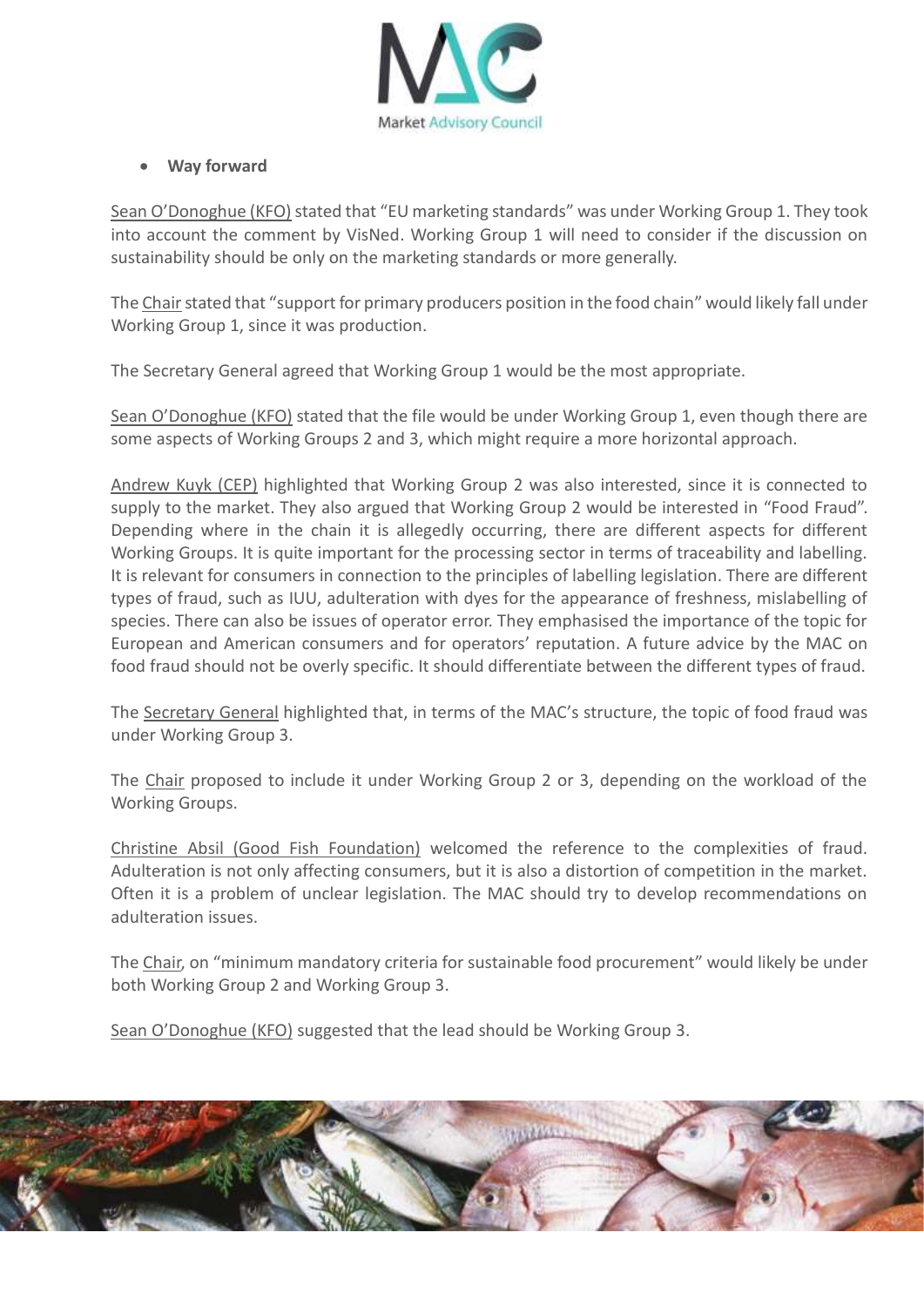

Andrew Kuyk (CEP) stated that it goes across both Working Groups. There should be burden sharing and cooperation between the Working Groups.

The Chair suggested to include the "EU promotion programme" under Working Group 3. For the "contingency plan for ensuring food supply and food security", the Chair suggested Working Group 2.

Sean O'Donoghue (KFO), on "corporate governance" suggested that it should be dealt with as a horizontal group or under the Executive Committee.

The Chair suggested that it was also the case for "responsible business and marketing conduct". In time, it would be possible for the Executive Committee to assign parts of it to the relevant Working Groups. The Chair suggested that "reformulation – maximum levels for certain nutrients" would be under Working Group 3. The "sustainable food labelling framework" should be under Working Group 3. On "animal welfare", if it is aquaculture, it should be for the AAC to consider. If it also covers wild catch, then it should be considered by the MAC under Working Group 3. The "organic farming action plan" would also be for the AAC.

Sean O'Donoghue (KFO) argued that the Working Groups should define how they will work on these topics.

The Chair agreed with the proposal from KFO. The Working Groups should look at the initiatives and consider the relevance for the MAC as well as the deliverables and timeline. The Executive Committee could then consider the scope and the distribution of the workload between the working groups.

# **Consideration of Draft Advices for Adoption**

**Draft Advice on Data Collection by STECF (Working Group 1)**

Sean O'Donoghue (KFO), as Chair of Working Group 1, explained that the advice covers wild catches, aquaculture and processing. It includes specific recommendations on average prices of the fleet as well as on the biennial aquaculture and processing sector reports. It aims to increase collaboration with STECF.

*The Executive Committee adopted the draft advice put forward by Working Group 1.*

 **Draft Advice on the Aquaculture Advisory Council's Recommendation on Labelling of Caviar (Working Group 3)**

The Secretary General explained that the topic was put forward by FEAP under Working Group 3. The objective was for the MAC to endorse the AAC's recommendation on labelling of caviar. It was discussed several times in Working Group 3. Earlier this year, the Working Group 3 agreed to put

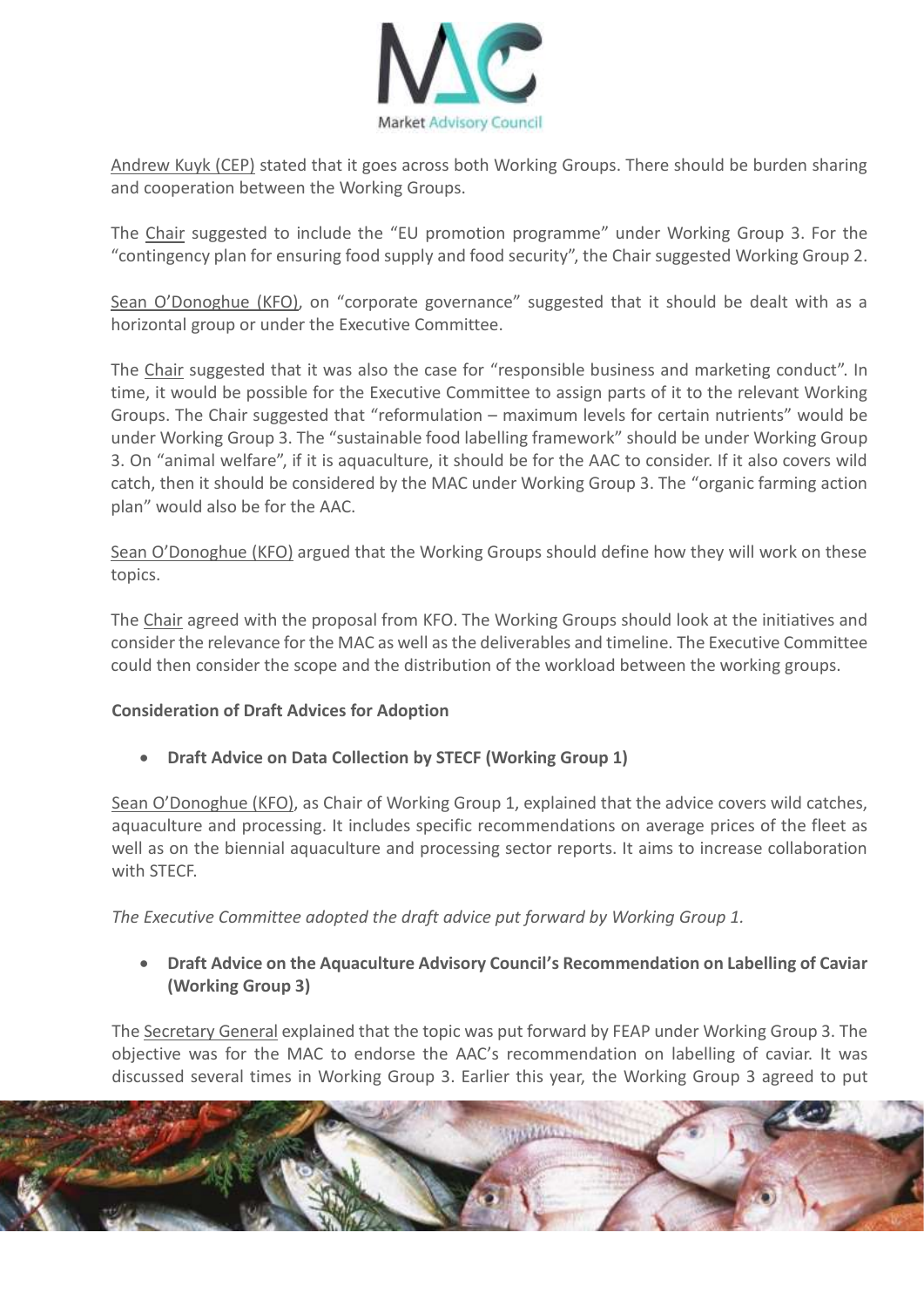

forward the advice for endorsement by the Executive Committee. Working Group 3 did not prepare a specific text, it simply agreed with the endorsement of the AAC's advice. At Working Group's level, there were also comments by FEAP, WWF and AIPCE-CEP. The Secretariat worked on a draft with the background of the AAC's advice, expressing the endorsement, and outlining the comments from FEAP, WWF and AIPCE-CEP. The Secretariat discussed informally with FEAP and AIPCE-CEP to bridge their comments, but the wording has not been finalised. Both FEAP and AIPCE-CEP agreed that it would be best to postpone the approval to the next meeting.

# **Other draft advices**

Andrew Kuyk (CEP), as Chair of Working Group 2, explained that the draft on better alignment of import control schemes in major market States was considered at the 9 & 22 September Working Group 2 meetings. The draft advice is based on work by EJF. It aims for better alignment of import control schemes between major market States, particularly Japan and USA. For clarity, the list of key data elements in the Annex is purely illustrative. There were no objections at Working Group 2's level.

The Chair proposed the use of the written procedure, in order to ensure that members had the opportunity to consider the draft text.

The Secretary General suggested the use of the urgent written procedure.

*The Executive Committee agreed with a 2 days' consultation through urgent written procedure.* 

**NGO's Letter to DG MARE on "Participation of NGOs in Advisory Councils"**

**Exchange of views**

The Chair recalled that the letter was sent by a group of NGOs that participate in several ACs. The letter is quite general and does not include a reference to any specific AC. Therefore, it is important to discuss, if there are any issues in the MAC.

The Secretary General mentioned that there had been letters to DG MARE from the industry of MEDAC, the Secretariat of NWWAC, and the Chair and Secretariat of NSAC. Additionally, the Director-General of DG MARE held a meeting with the NGO representatives.

The Chair stated that it was better to hold a discussion in the Executive Committee before taking action.

Katrin Poulsen (WWF) agreed with the inclusion of the topic on the agenda. There have been steps of several NGOs to leave ACs, but WWF is not leaving any AC. In some ACs, there has been friction connected to the basic functioning of the ACs, difficulties in finding consensus and expressing

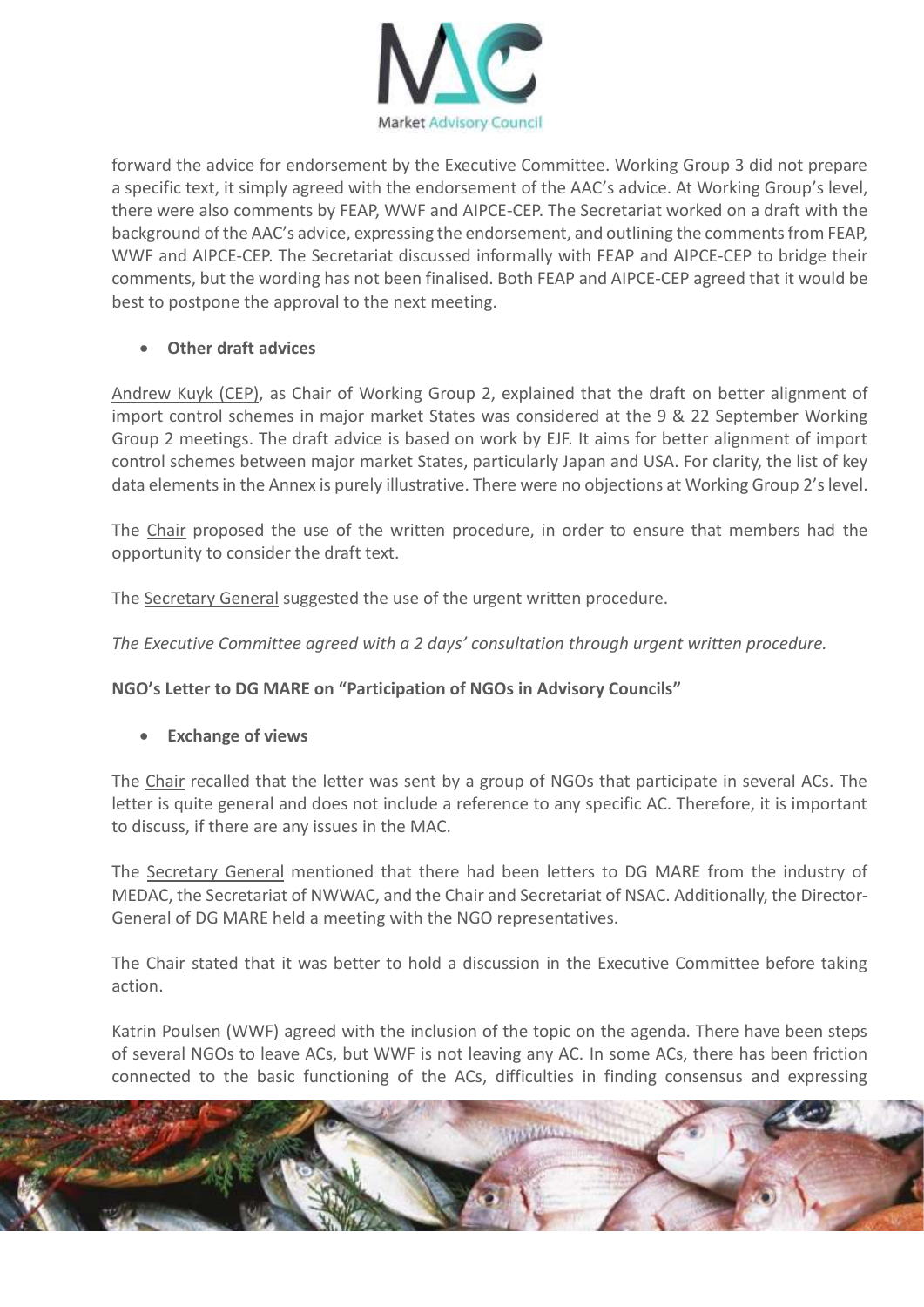

minority, and potential shortcomings by Secretariats. The letter is quite general and does not refer to specific ACs or problems. The letter does not reflect issues in the MAC and WWF does not see structural problems in the MAC. They explained that a meeting took place between the NGOs and the Director-General of DG MARE. The Commission expressed willingness to maintain a dialogue with NGOs, in order to ensure their participation.

Vanya Vulperhorst (Oceana) stated that, if there had been issues in the MAC, these would have been put forward directly to the Secretariat and Chair and not through a general letter. They expressed appreciation for the efforts in the MAC to find compromises and accommodate different views.

Pim Visser (VisNed) wondered about the reasoning of the NGOs to send a generic letter, which covers the MAC, when it is not applicable to it. They drew attention to the potential influence on the Director-General of DGMARE, considering the recent appointment. They agreed with the approach of internal discussion mentioned by Oceana. They expressed satisfaction with the recording of the MAC NGOs' position in the meeting minutes, but added that they would have preferred a letter by the NGOs to the European Commission.

**Way forward**

The Chair encouraged members to, if there are issues, to put these forward for discussion.

Georg Werner (EJF) agreed with the statement by Oceana, expressing satisfaction with the functioning of the MAC. If there are any issues within the MAC, these would be raised internally first.

Camille Gallouze (DG MARE) stated that the Commission is aware that the situation depends on the ACs.

# **MAC's Secretariat (2020-2023)**

**Recommendation by the Evaluation Committee**

The Chair explained that a tender was publicly published. The Evaluation Committee was composed of the Chair and the two Vice-Chairs. The role of the Evaluation Committee was to analyse the offers and put forward a recommendation to the Executive Committee. During the invitation period, EBCD, which currently provides the Secretariat, was the only organisation to put forward an offer. The tender is similar to the current service with some indexations. The Chair expressed satisfaction with the functioning of the Secretariat, including on the accounting.

Sean O'Donoghue (KFO) expressed satisfaction with the work of the Secretariat, particularly the proactive approach of the Secretary General, and recommended the endorsement by the Executive Committee.

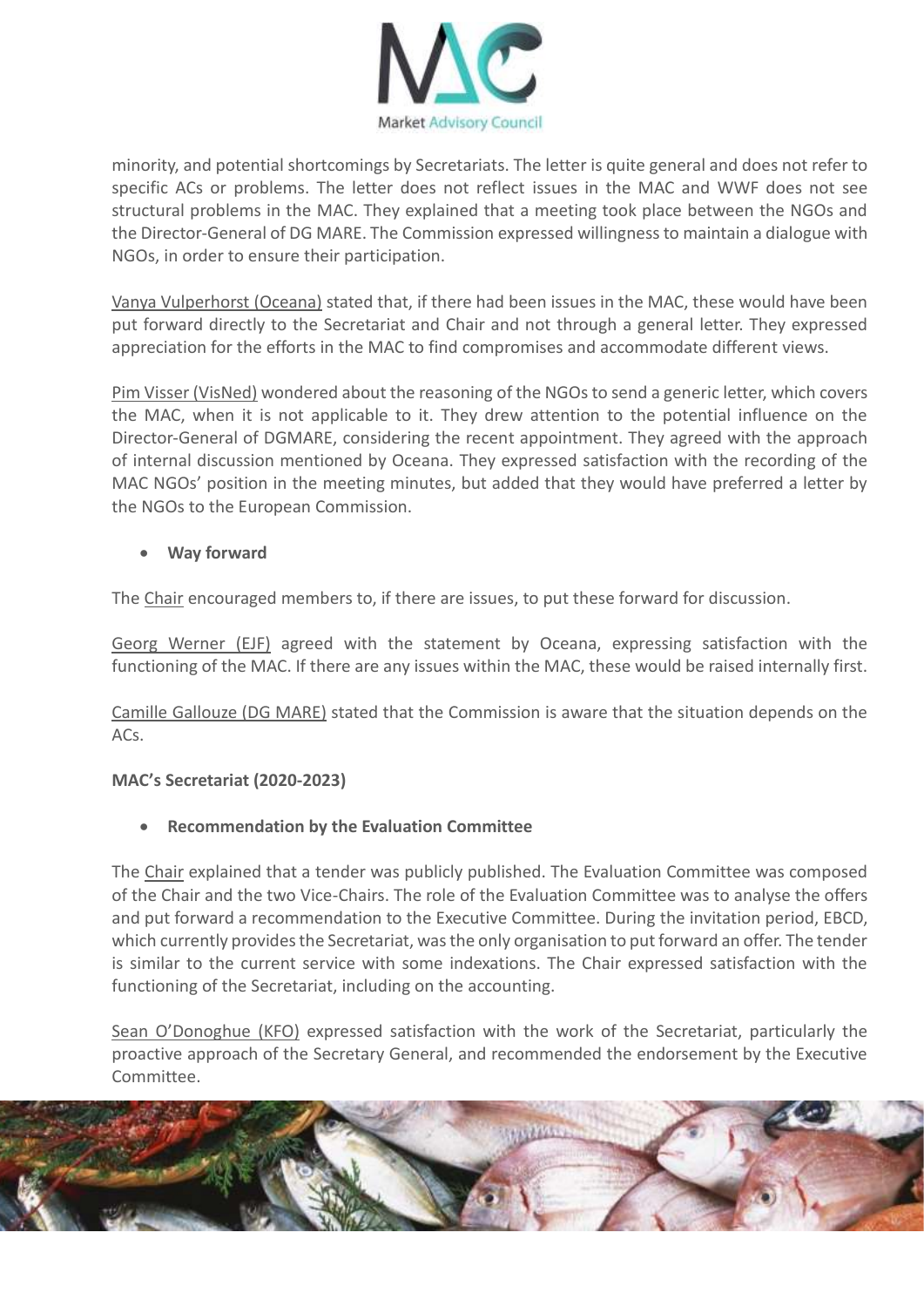

#### Christine Absil (Good Fish Foundation) expressed agreement.

# **Appointment of the Secretariat**

*The Executive Committee agreed with the appointment of EBCD as Secretariat for the 2020-2023 period.*

#### **AOB**

#### **MAC-NWWAC-NSAC Focus Group on Brown Crab**

Sean O'Donoghue (KFO) explained that the NWWAC invited the MAC to participate in a joint focus with NSAC. While the other two ACs have dealt with management issues, it is also important to deal with marketing and price issues. The Secretariat of NWWAC has prepared draft Terms of Reference, which the MAC will need to consider. The Commission expressed encouragement for collaboration across the ACs.

The Chair emphasised the importance of representing different sectors, since it affects both producers and processors. The context of COVID-19 is bringing difficulties to the exports of brown crab to the Chinese market, which need to be considered.

#### *The Executive Committee agreed with the creation of the Focus Group.*

Sean O'Donoghue (KFO) expressed hope that Working Group 1 will be able to agree quickly with the other Advisory Councils on the Terms of Reference.

# **Organisation of the next meetings**

The Chair proposed to, taking into account the flexibility provided by online meetings, to organise future meetings across several days, instead of concentrated in two days. It is also easier to organise meetings in short notice.

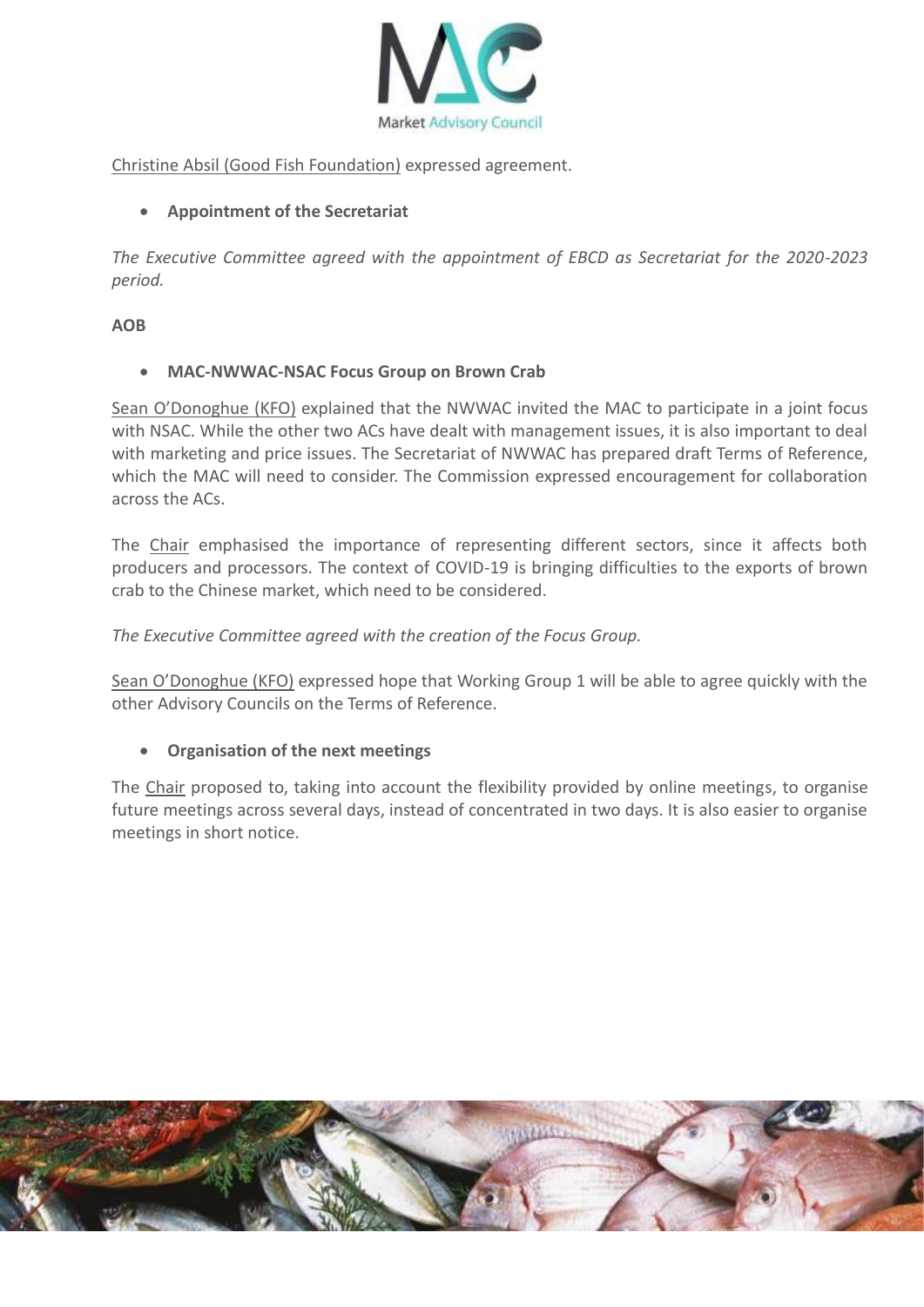

#### **Summary of action points**

- Farm to Fork Strategy Draft Action Plan
	- o Individual Working Groups to analyse the agreed initiatives and consider their relevance as well as deliverables and timeline
- Consideration of Draft Advices for Adoption
	- o Draft Advice on the Aquaculture Advisory Council's Recommendation on Labelling of Caviar: Postponed to the next meeting
	- o Other Draft Advices: Draft advice on better alignment of import control schemes between major market States to be put forward to the Executive Committee for adoption under a 2 days' urgent written procedure consultation
- MAC-NWWAC-NSAC Focus Group on Brown Crab
	- o Working Group 1 to agree on Terms of Reference with NWWAC and NSAC

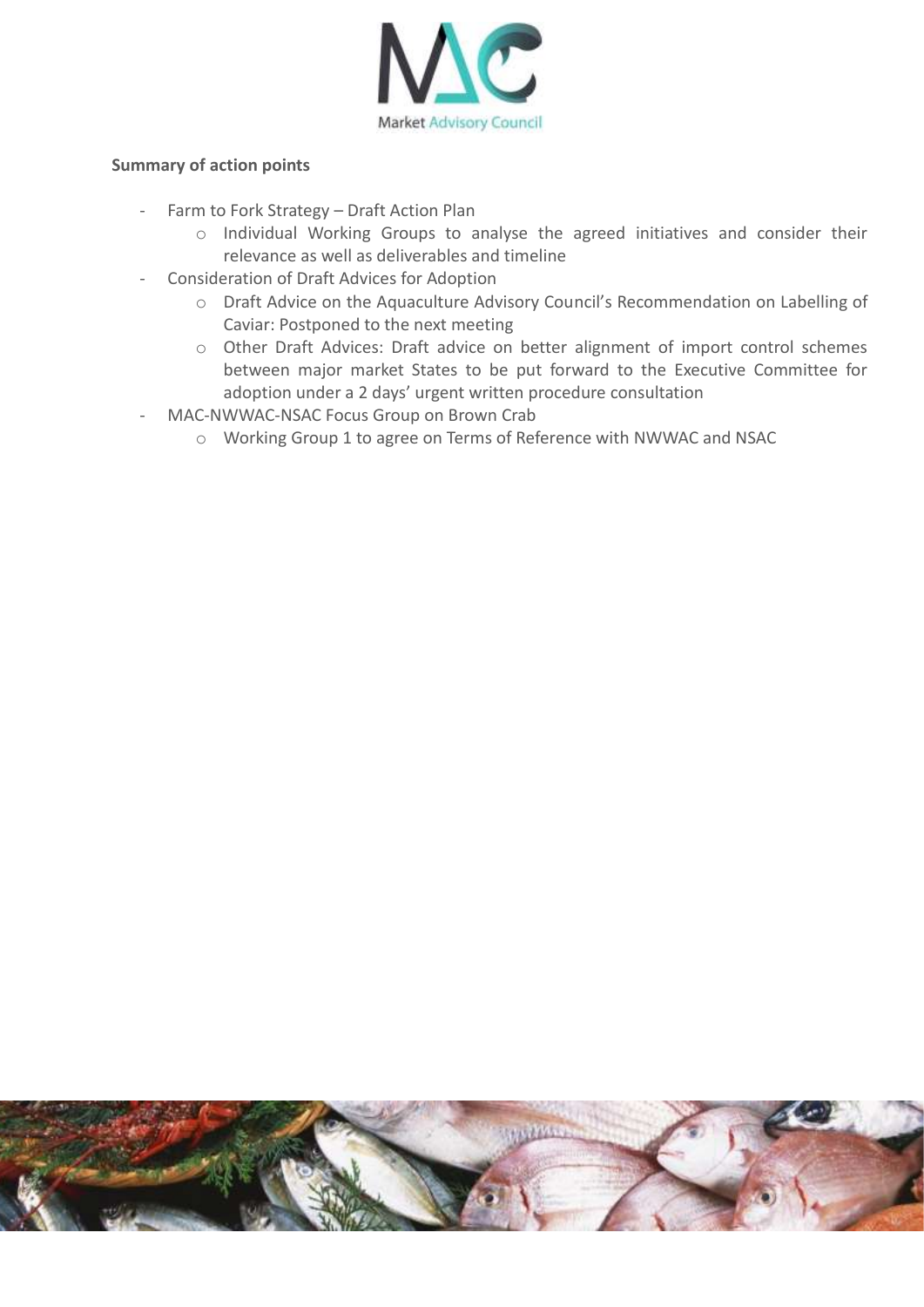

# **List of attendees**

| Representative           | Organisation                            |
|--------------------------|-----------------------------------------|
| Andrew Kuyk              | <b>CEP</b>                              |
| Camille Gallouze         | <b>European Commission</b>              |
| <b>Catherine Pons</b>    | <b>FEAP</b>                             |
| Christine Absil          | <b>Good Fish Foundation</b>             |
| Daniel Weber             | European Fishmeal                       |
| Dora Barreira Ramos      | <b>European Commission</b>              |
| Els Bedert               | EuroCommerce                            |
| <b>Emiel Brouckaert</b>  | <b>EAPO</b>                             |
| Evelien Ranshuysen       | <b>European Commission</b>              |
| Gaël Lavielle            | Les Pêcheurs de Bretagne                |
| Georg Werner             | <b>Environmental Justice Foundation</b> |
| <b>Guillaume Carruel</b> | <b>EAPO</b>                             |
| <b>Guus Pastoor</b>      | AIPCE-CEP                               |
| Haydeé Fernández Granja  | <b>CONXEMAR</b>                         |
| Katarina Sipic           | AIPCE-CEP                               |
| Katrin Vilhelm Poulsen   | <b>WWF</b>                              |
| Massimo Bellavista       | COPA COGECA                             |
| Pedro Reis Santos        | <b>Market Advisory Council</b>          |
| Pim Visser               | VisNed                                  |
| <b>Quentin Marchais</b>  | ClientEarth                             |
| Roberto Carlos Alonso    | ANFACO-CECOPESCA                        |
| Rosalie Tukker           | Europêche                               |
| Sean O'Donoghue          | <b>EAPO</b>                             |
| Stavroula Kremmydiotou   | Market Advisory Council                 |
| Vanya Vulperhost         | Oceana                                  |